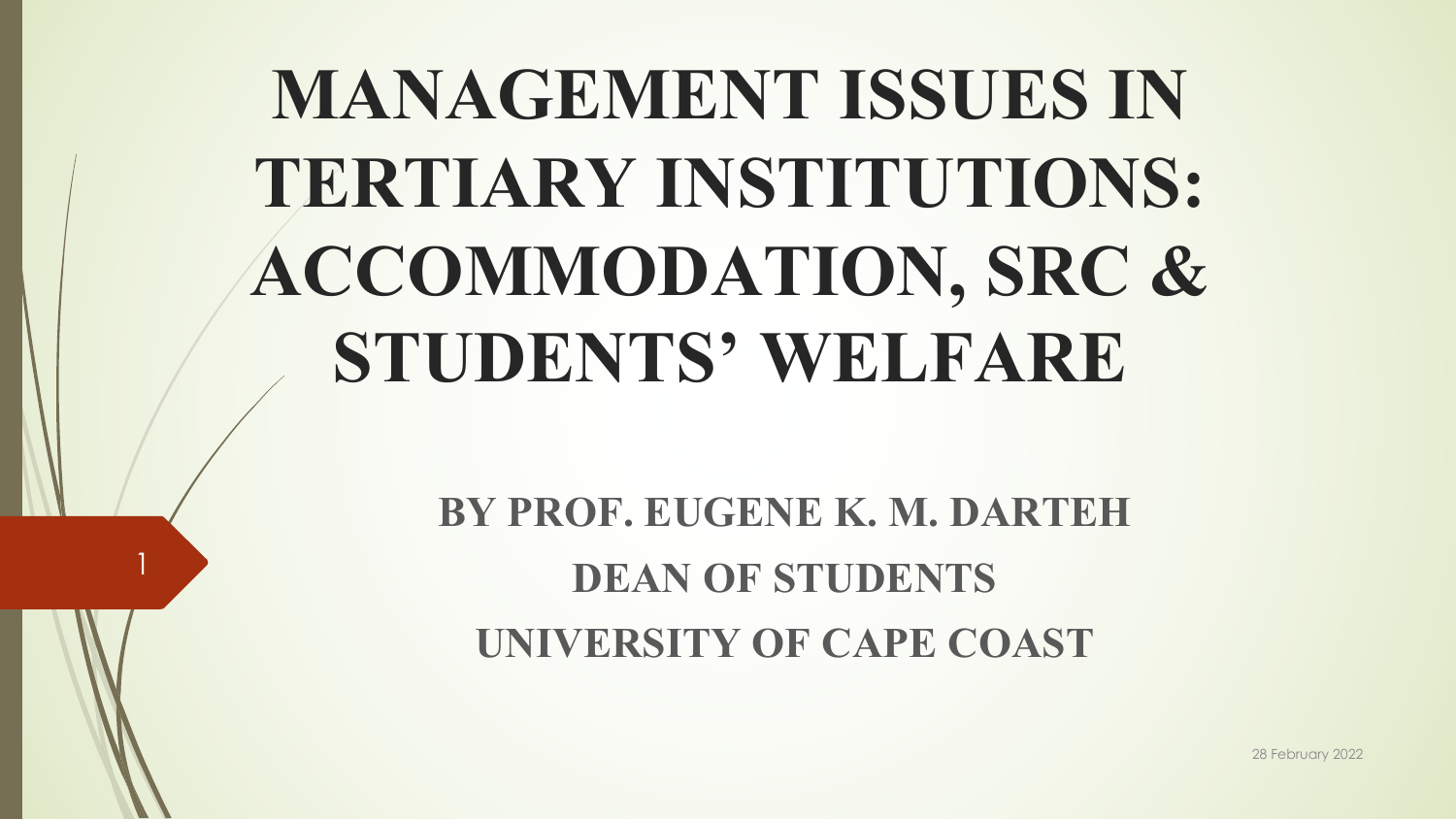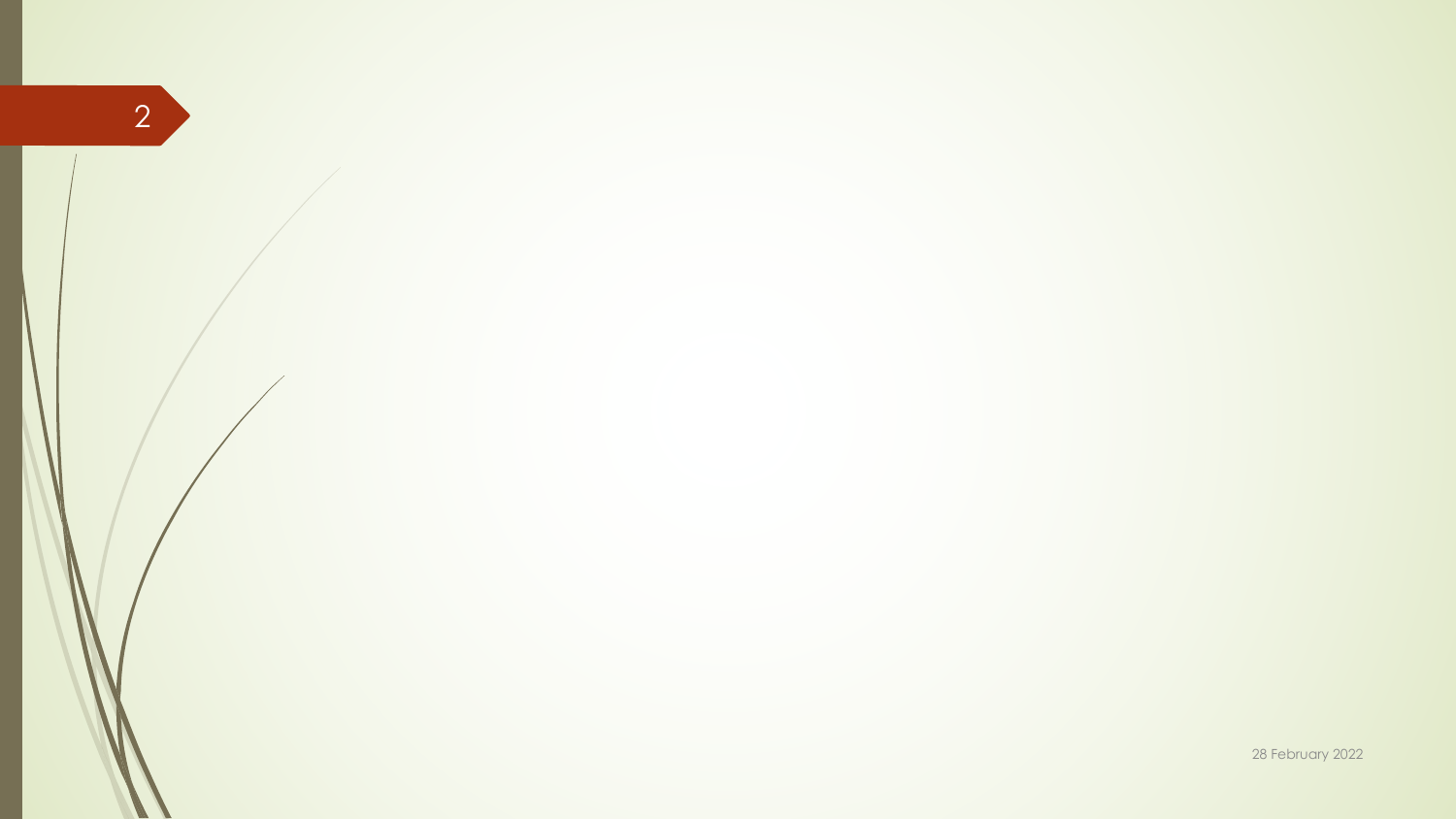### **ACCOMMODATION**

Types Traditional Halls of Residence

Other University Halls

Private Hostels

Homstels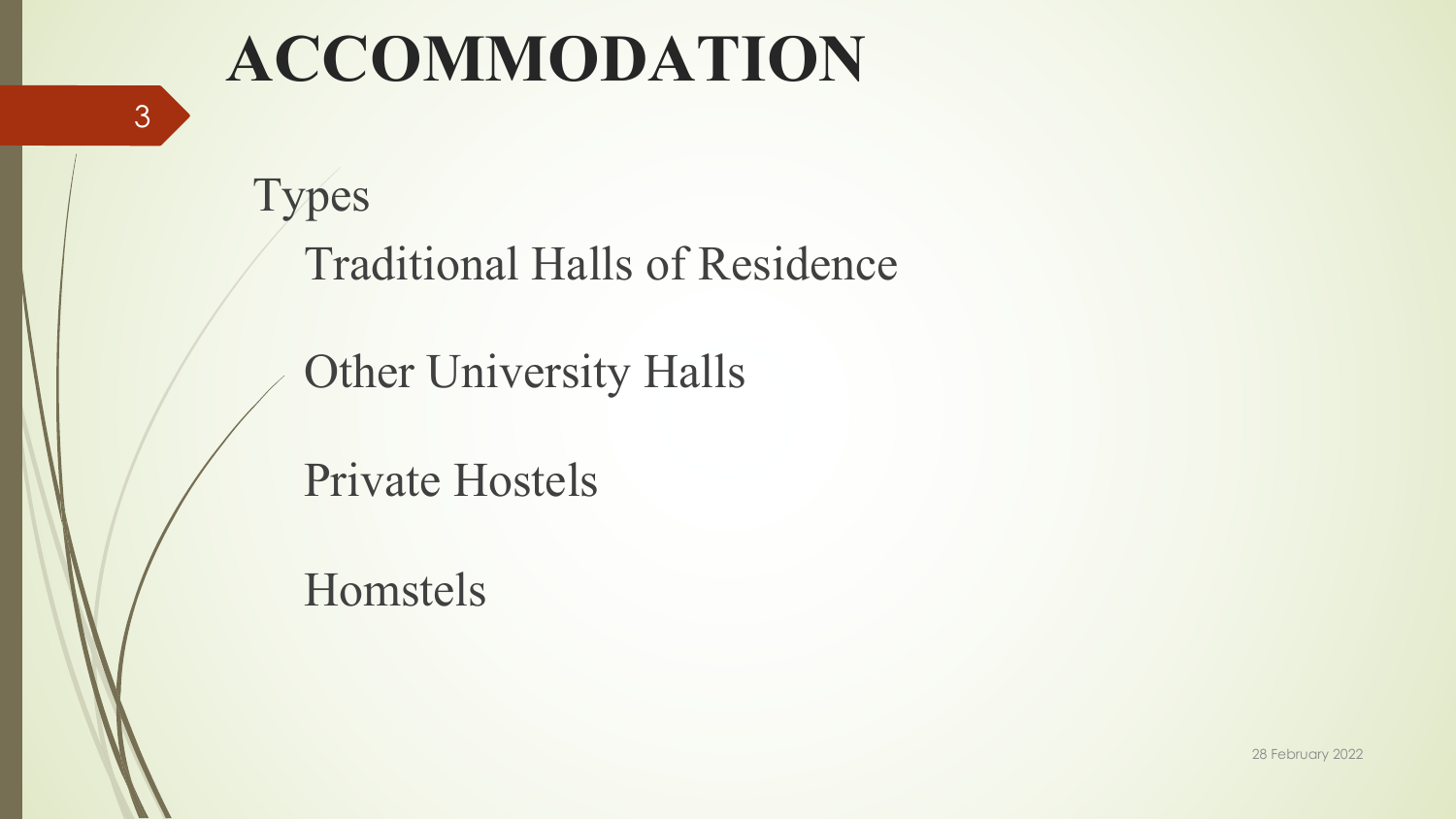# **ACCOMMODATION**

Governing bodies and documents

Office of the Dean of Students

Hall Management

4

Rent Control Department

Students' Handbook

UCC/Private Hostel Policy

Tenancy Agreements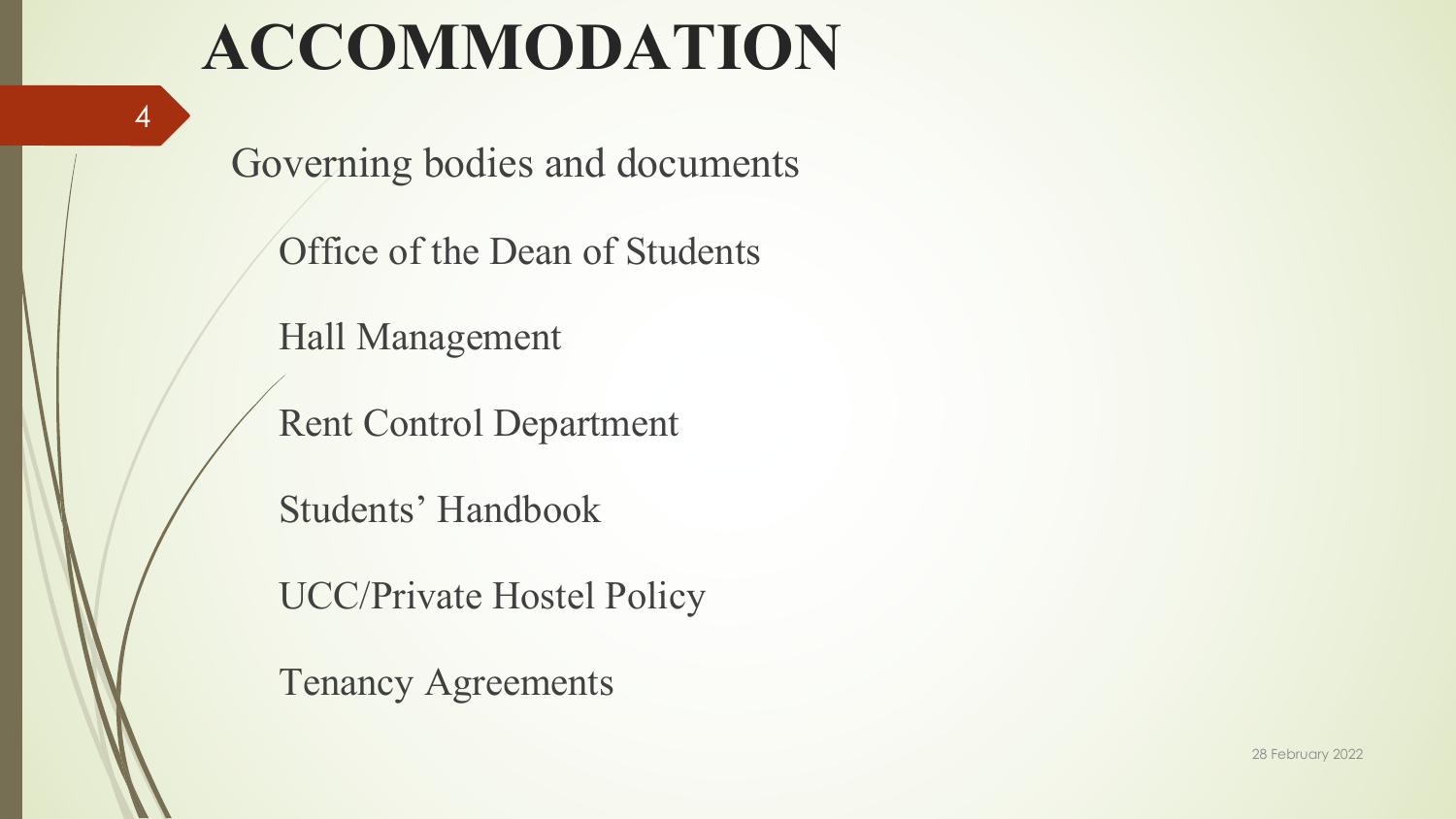Challenges

5

 Inadequate space in the traditional halls More students in a room In-out-out-out policy Private hostel High pricing Utility bills Security issues Home stay Disagreement with landlords General cleaning of compound 28 February 2022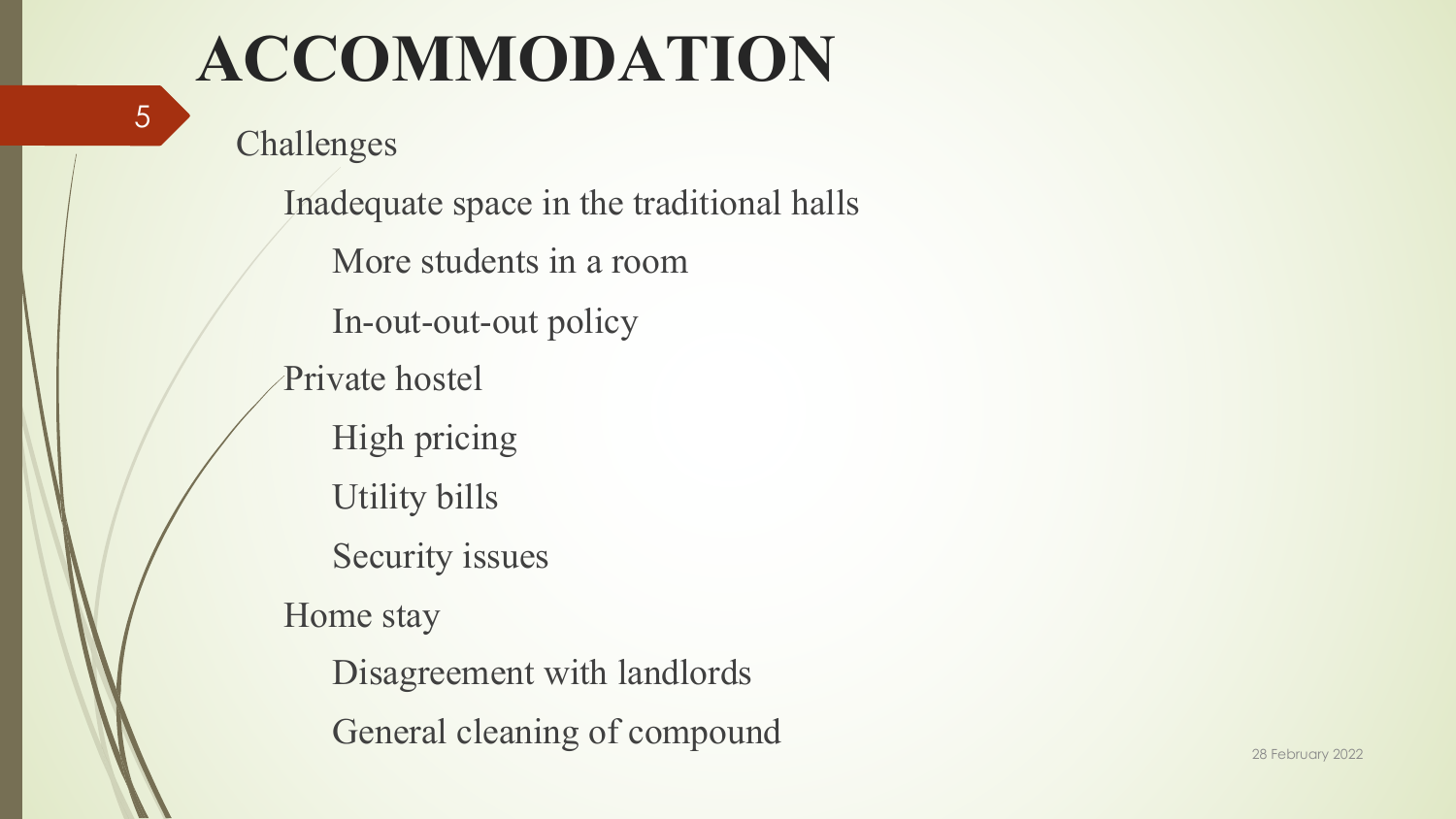# **ACCOMMODATION**

Way forward:

6

Encourage Build Operate and Transfer (BOT)

Register all private hostels and ensure level of security measures put in place

Liaising with Rent Control Department to categorize the hostels to regulate pricing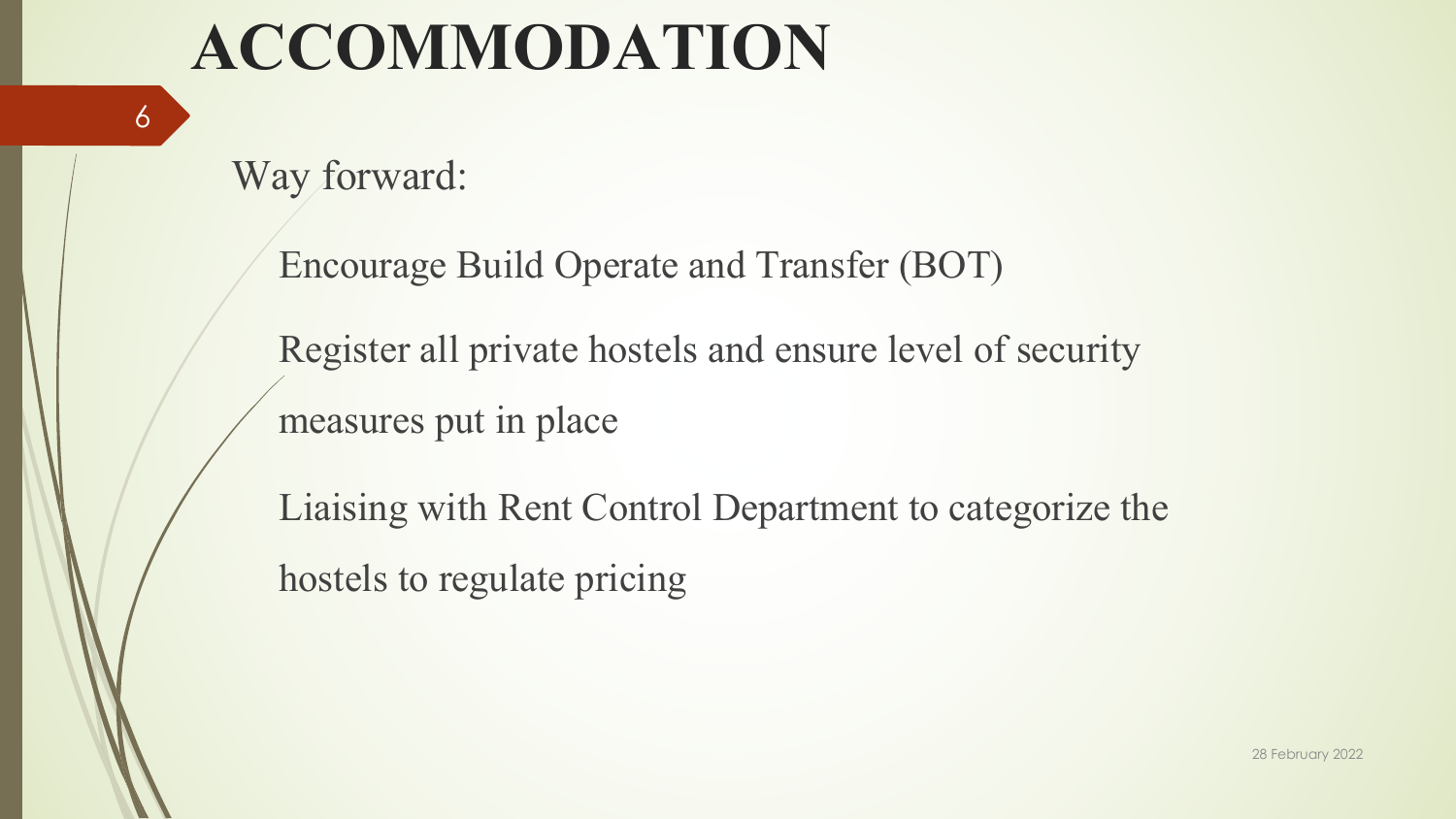# **STUDENTS REPRESENTATIVE COUNCIL** Role of SRC

 Serve as the mouth piece of the students' body to management Participating in Institutional decision making structures (committees) Advising and supporting the delivery of effective and efficient students' support services

 Managing and administrating students' representation at different levels Ensuring the general welfare of the students' body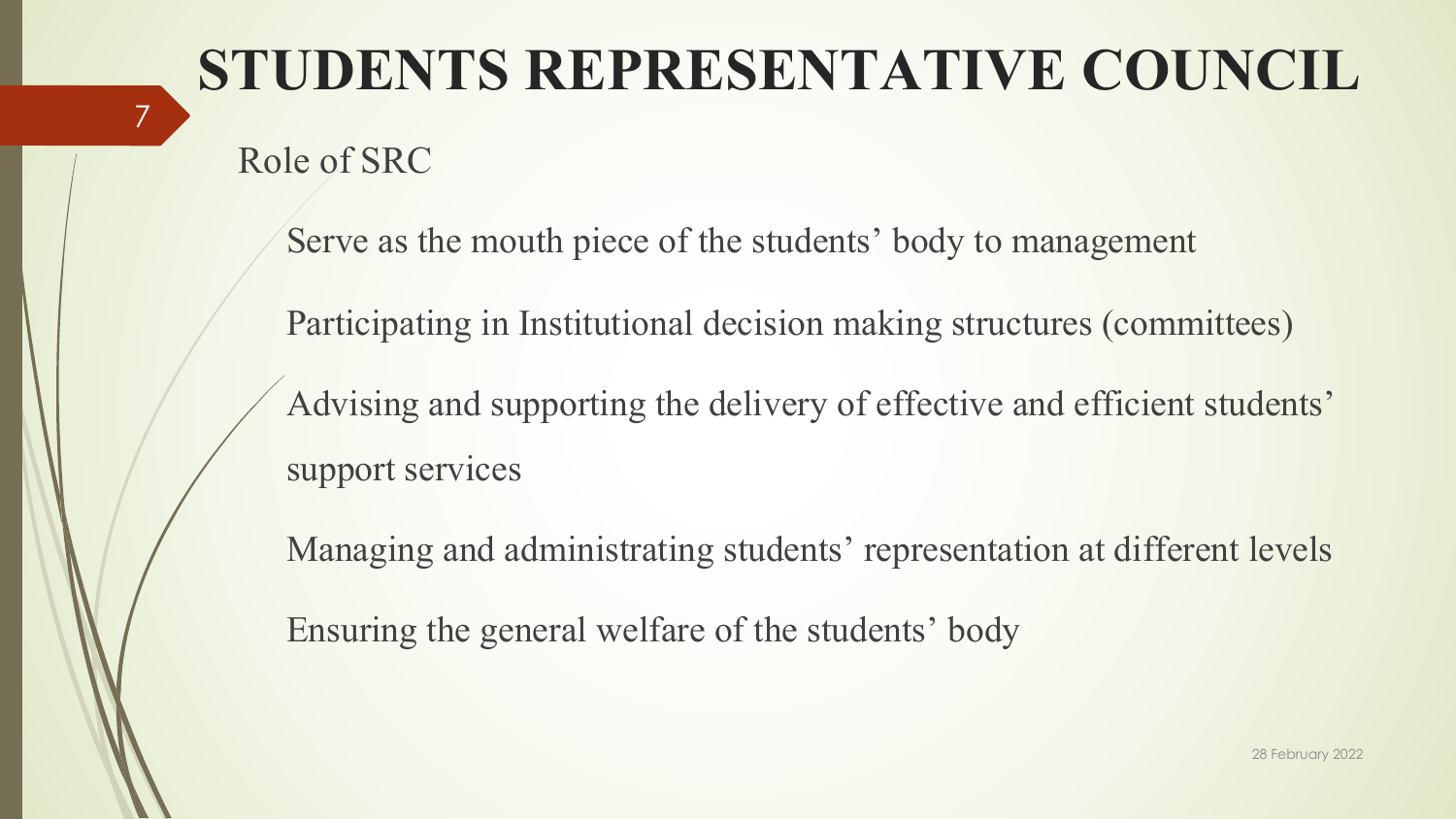### **STUDENTS REPRESENTATIVE COUNCIL**

**Operations** 

8

Directly responsible to the Dean of Students

Operate at the committee levels

Major decisions taken at the General Assembly

Activities administered base on budget plan

Spending goes through the general University Audit and Finance Directorate for checks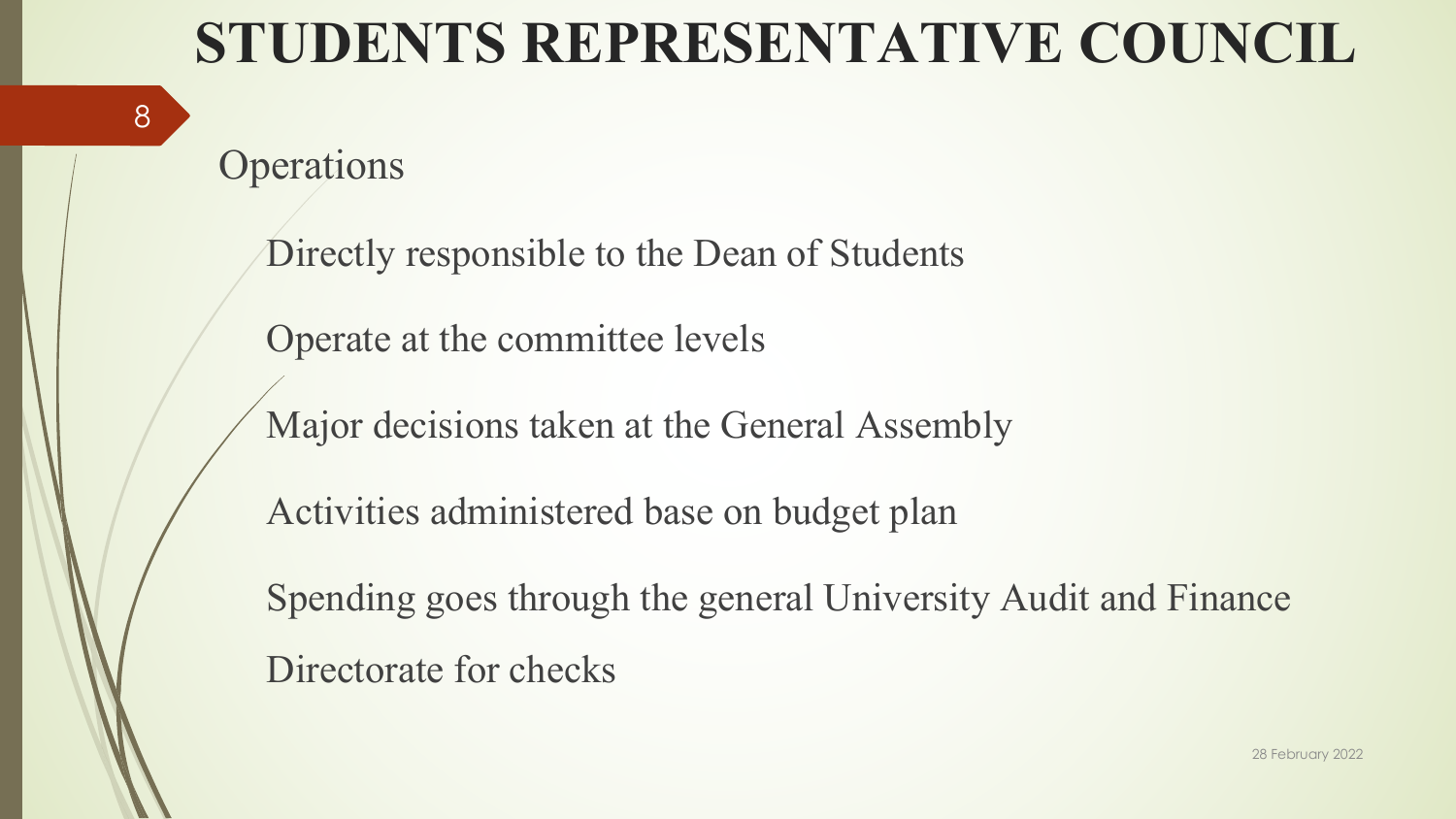### **STUDENTS REPRESENTATIVE COUNCIL**

**Pros of SRC**

9

 Under take projects Hostel facility

Summer huts

Lighting of some areas of campus

Library support

Welfare of students

Students' Emergency Relief Fund Students' Health Support Fund

Students' Welfare Assistant Fund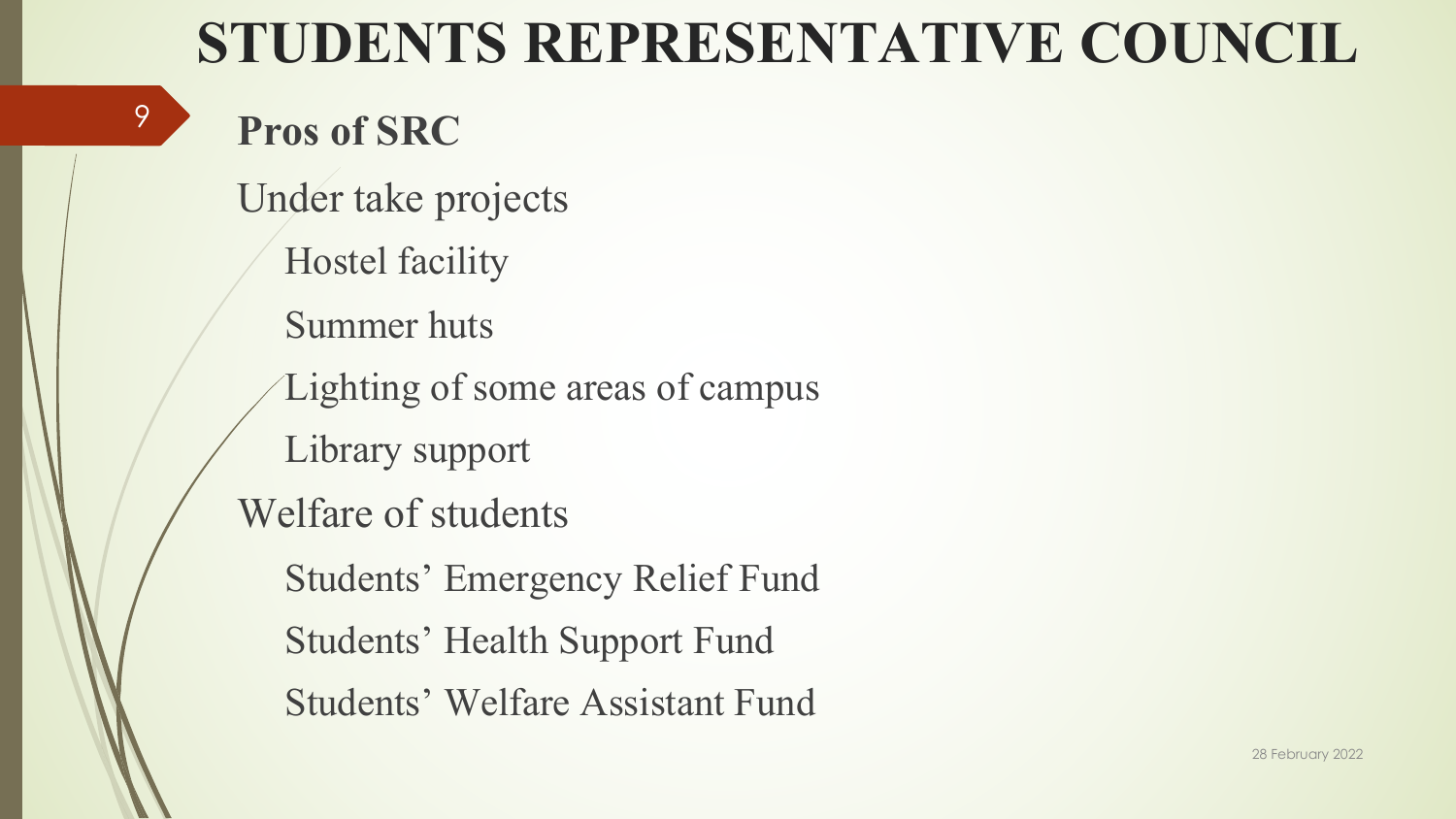### **STUDENTS REPRESENTATIVE COUNCIL**

Cons of the SRC

10

Seemingly feeling a par with Management

Taken major decisions with consulting Management

Some instances of financial malfeasants

Abuse of power over other students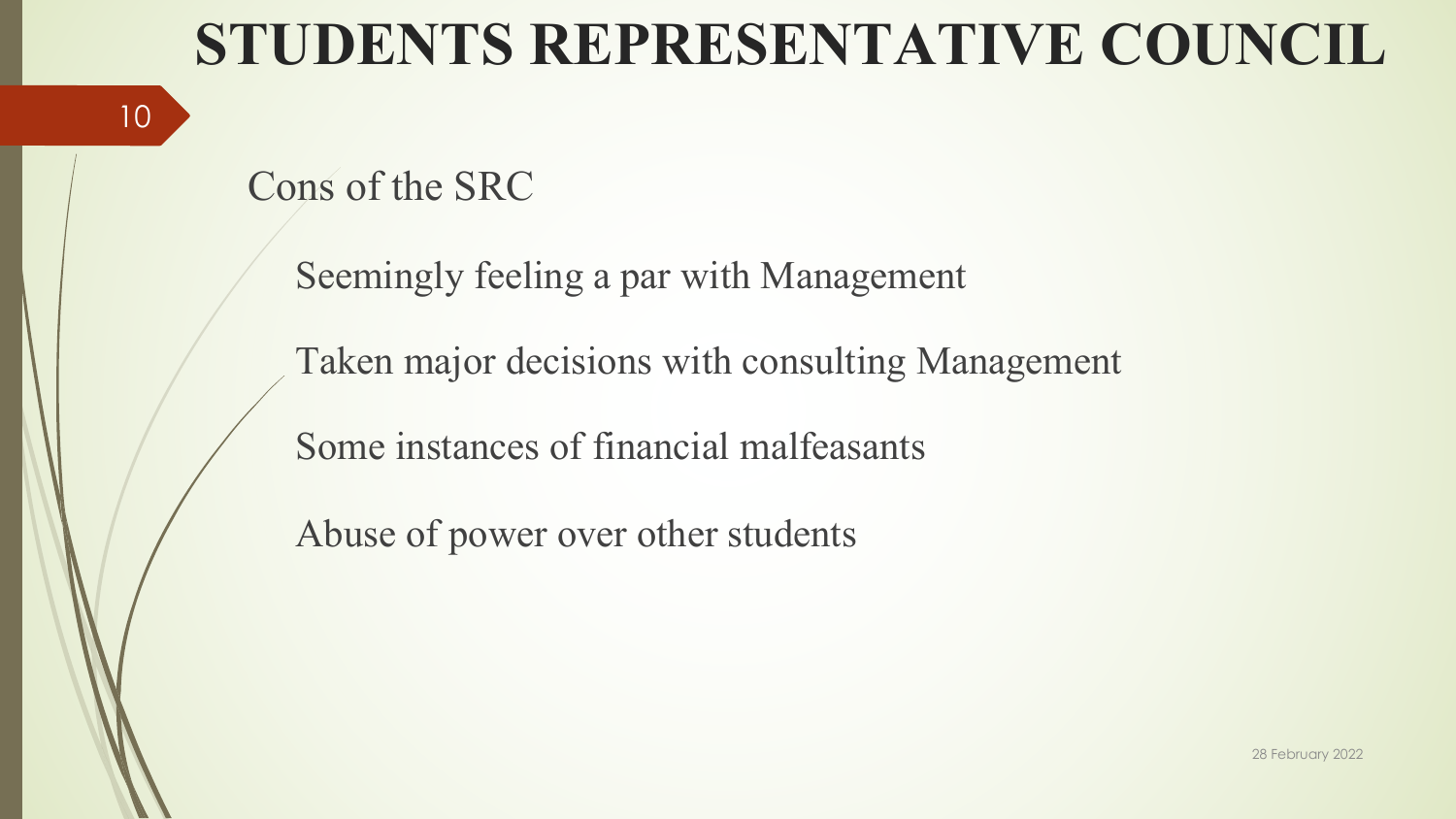### **GENERAL WELFARE** Financial issues: major challenges School fees Accommodation fees Living stipends Solutions Scholarships Students welfare schemes Part-time work on and outside campus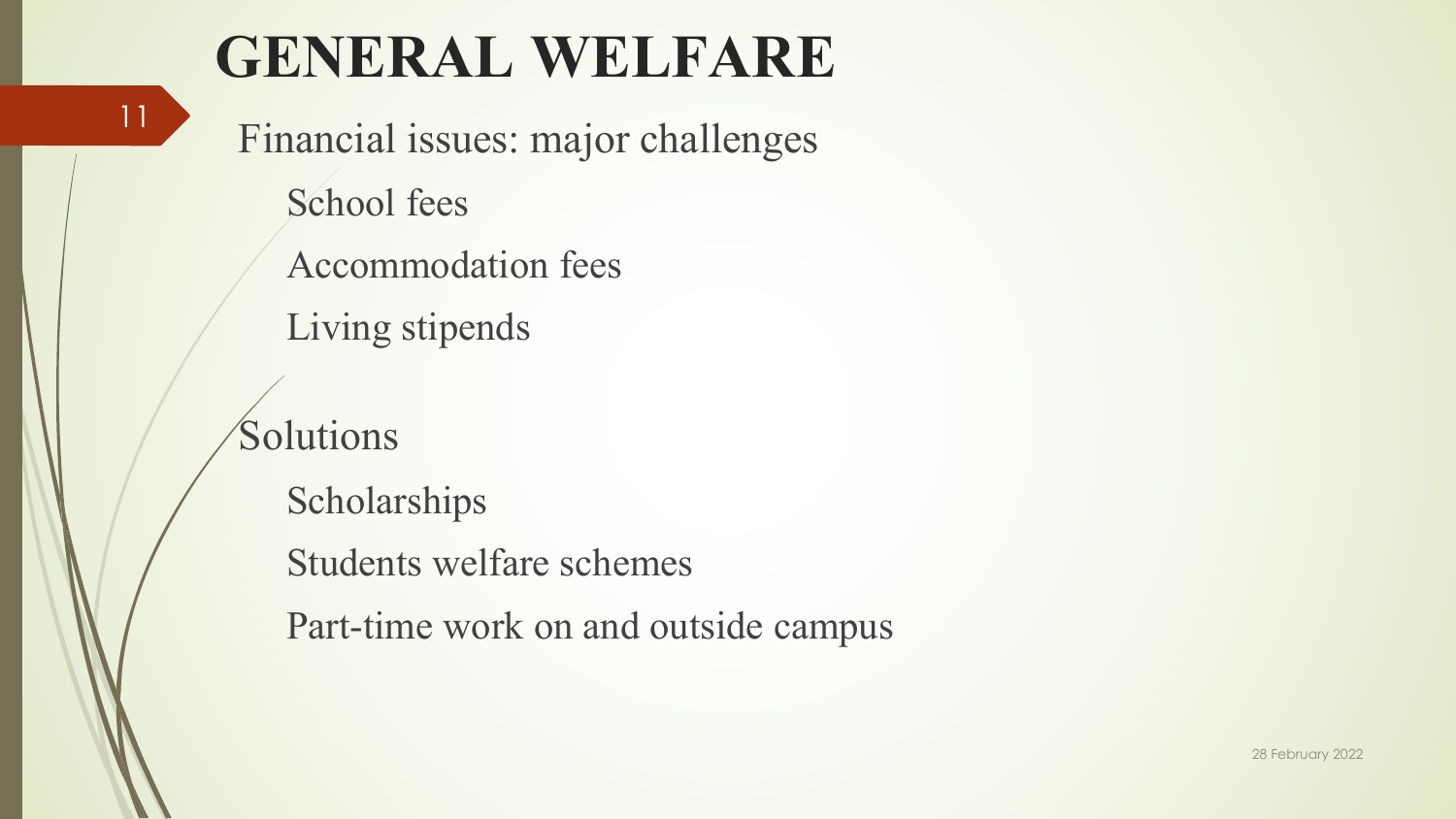12

Academic issues

**Orientation** 

Registration of course

**Lectures** 

Quizzes and examination

Release of result and its related issues (in-complete)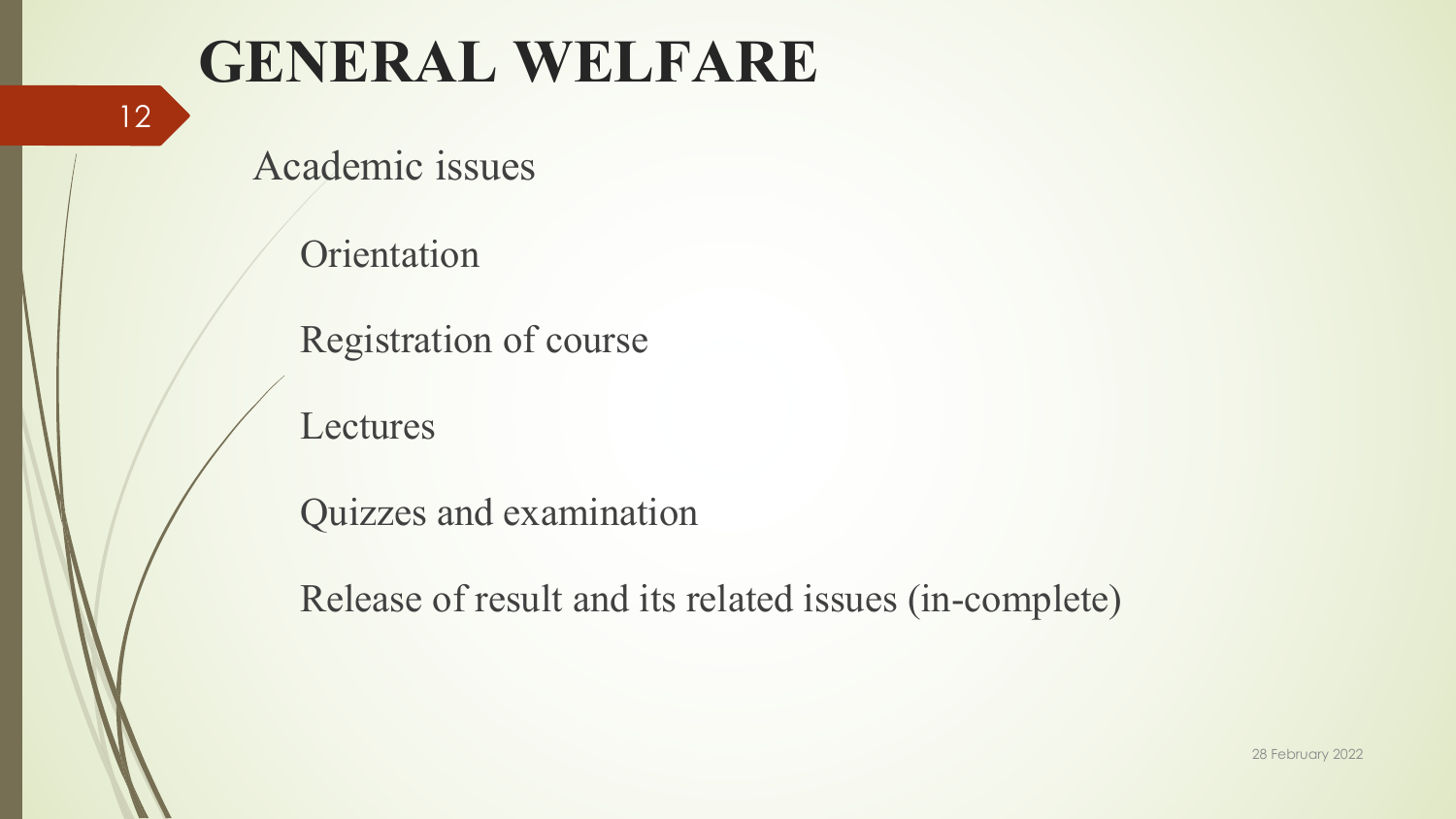13

Counselling

Main Counselling Unit

Academic counsellors

Hall counsellors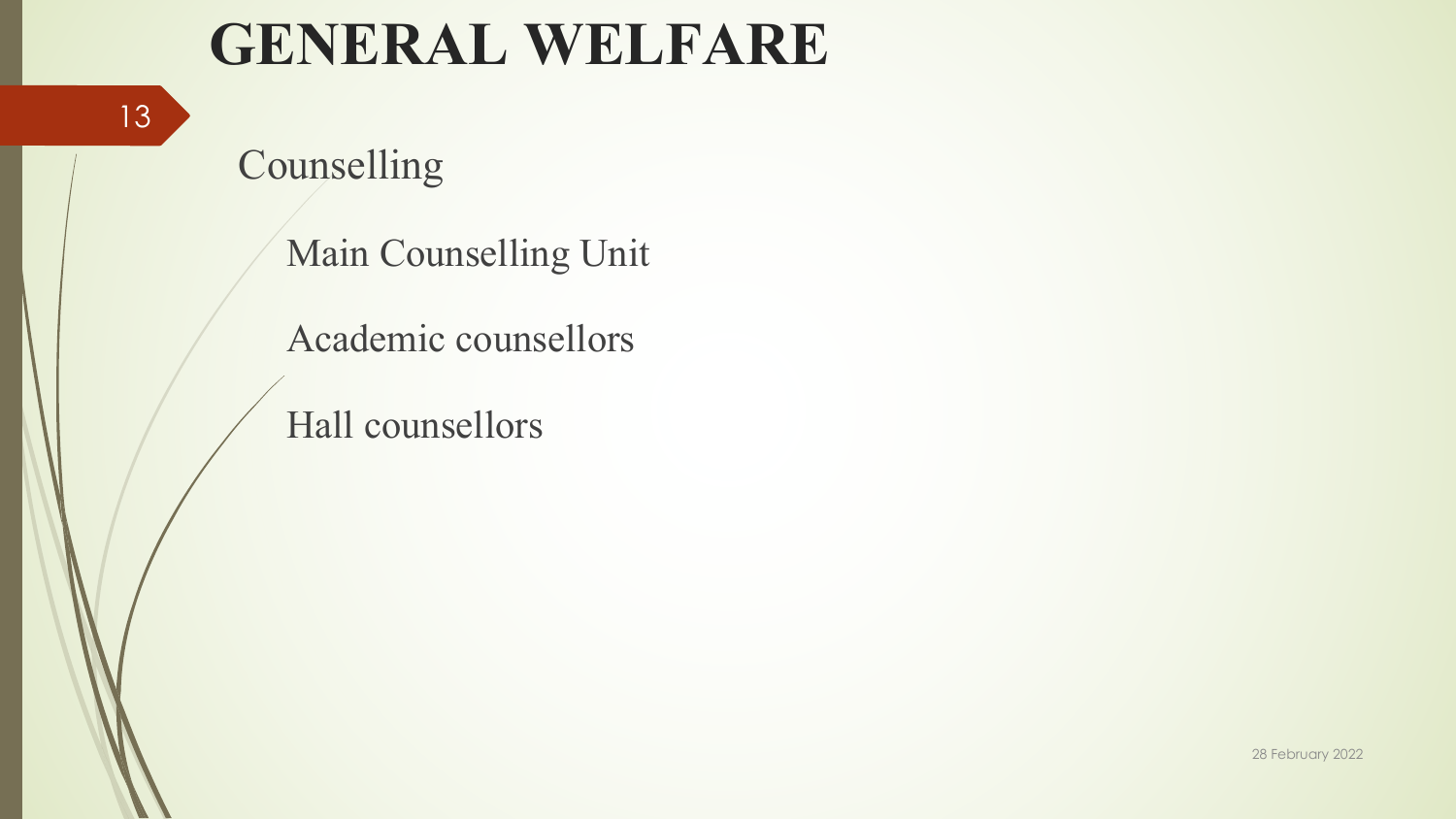Health

14

The main hospital: general healthcare, dental, eye clinic

Student clinic

Infirmaries in the halls of residence

Health talks and programmes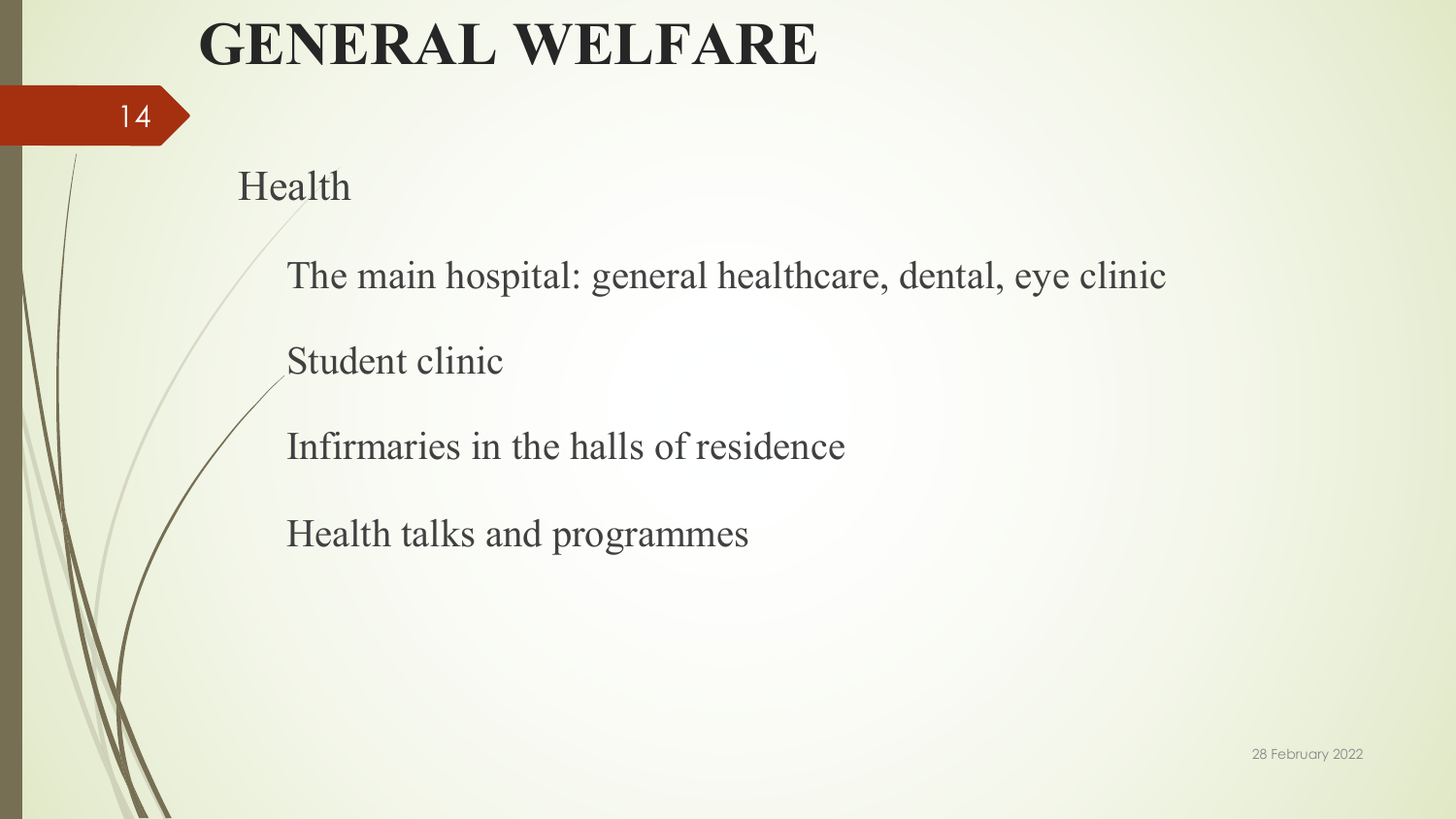15

Security

In private hostels

The surrounding villages and its challenges

Darkness at some parts of campus

Students walking at obscured places alone and at night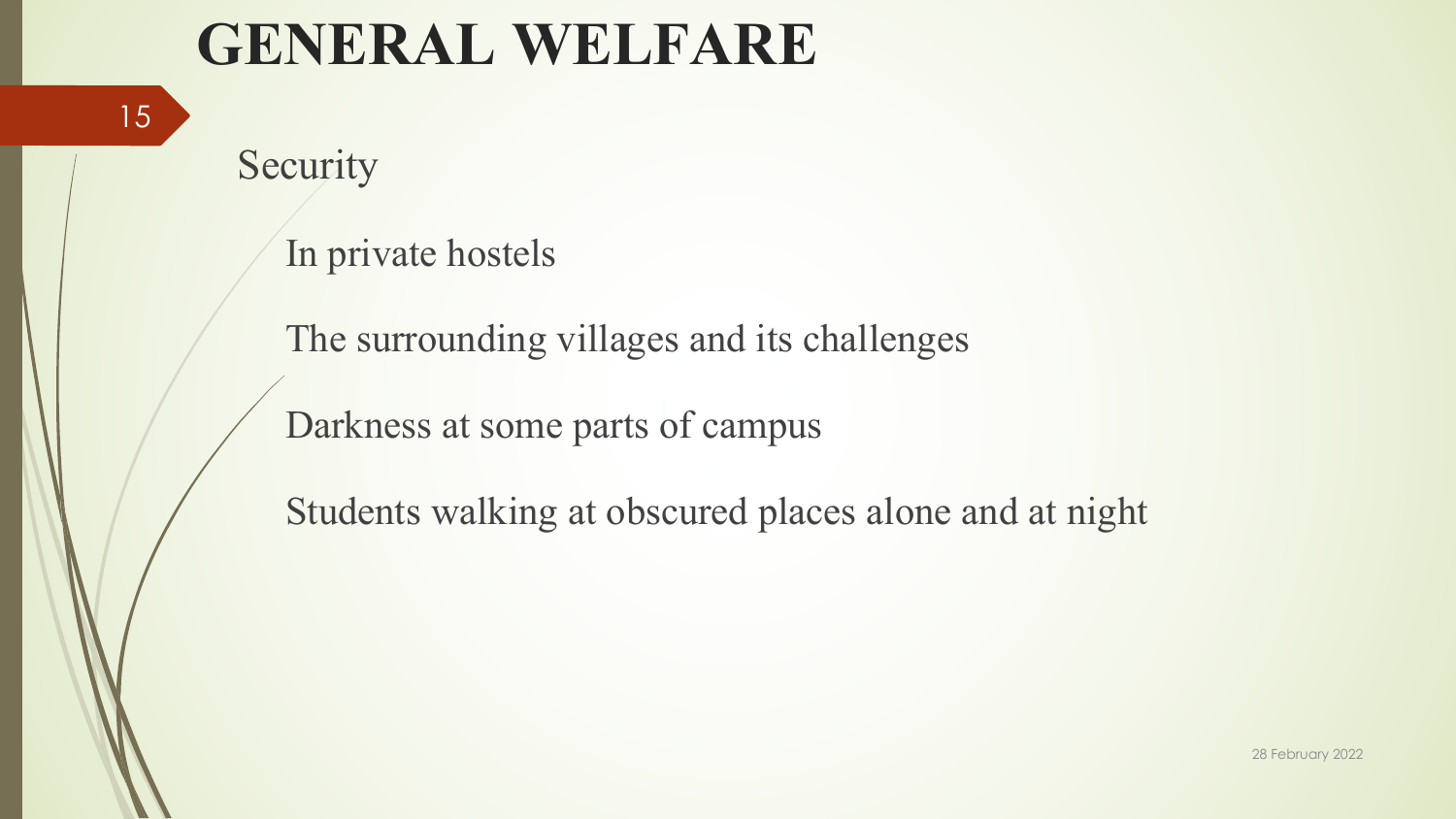16

 Sports and recreation Main University teams Inter halls and faculty games Hall gyms Facilities available for individual and group trainings SRC week celebrations Hall week celebrations Various competitions on campus Inter university competitions Various religious and social activities on campus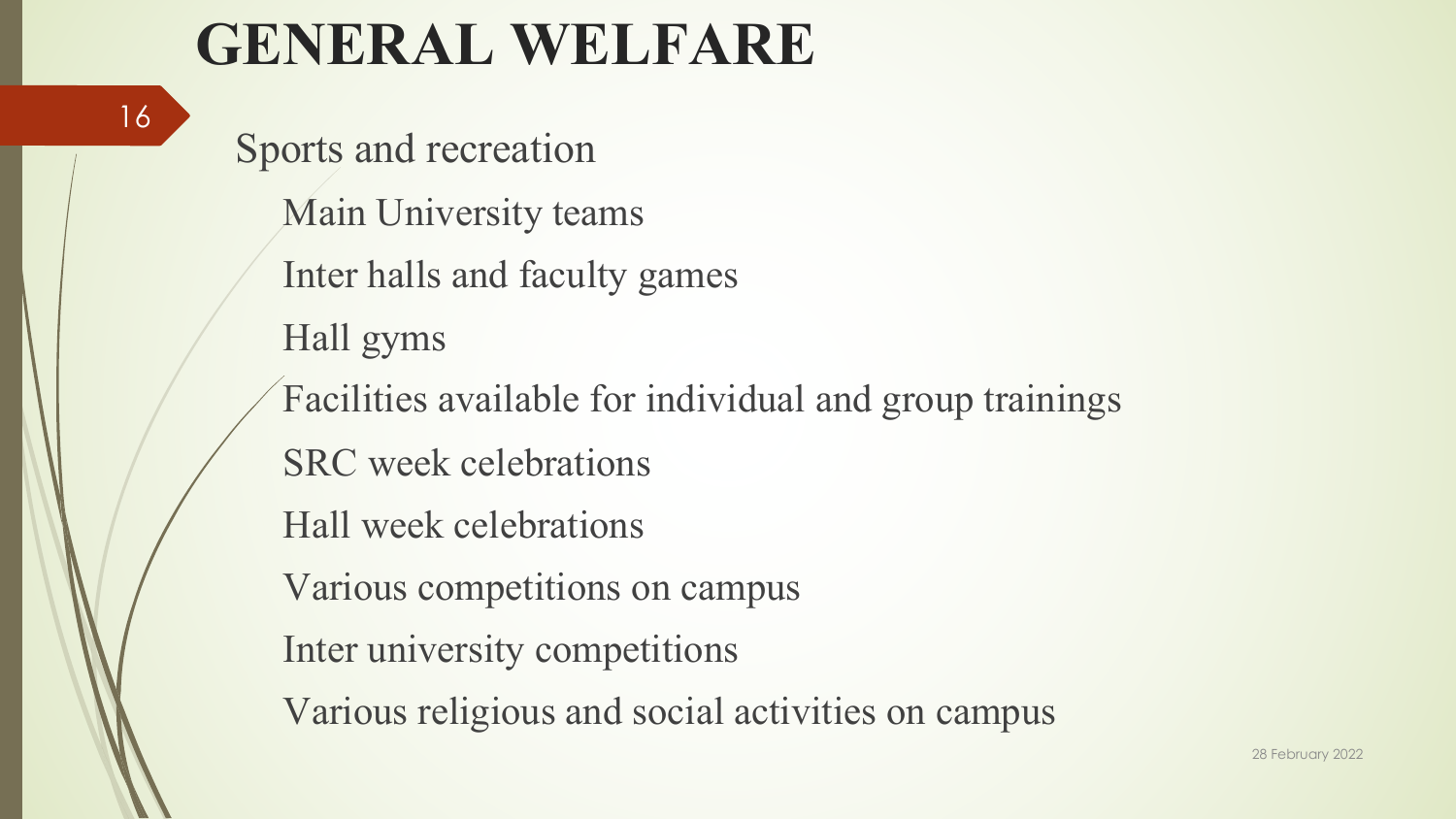17

Support for bereaved family if a student dies

Mortuary bills

Conveying of body in a hearse to family

Provision of coffin

Provision of a bus to convey students wanting to go for the funeral